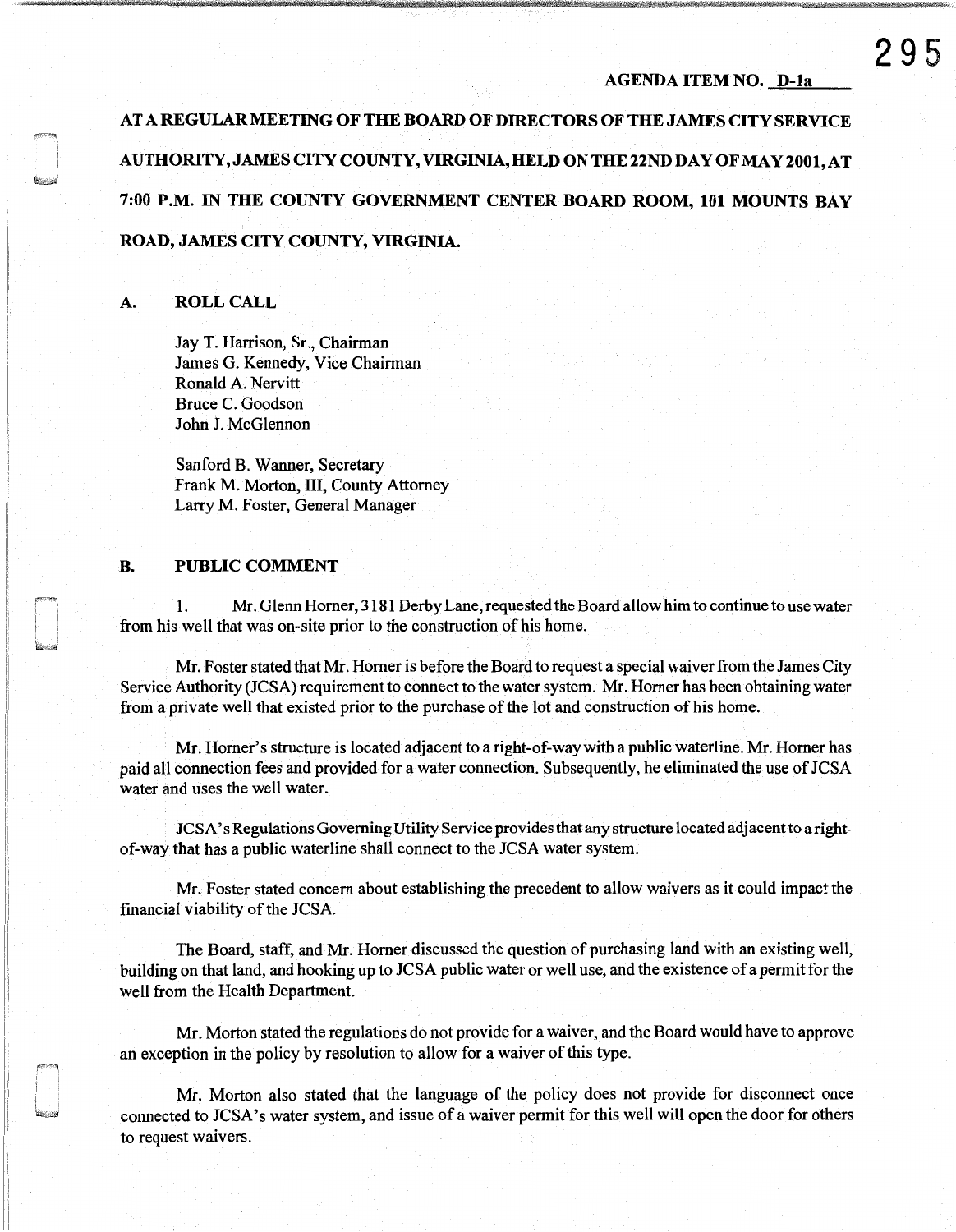The Board and staff discussed policy issues including a permit from the Health Department for the well, JCSA's standards for the quality of well water for use, and public water availability to a site and how it impacts well usage.

The Board directed staff to look into the waiver request further, including the existence of a Health Department permit, and report back at the next Board meeting on June 26.

# C. CONSENT CALENDAR

Mr. Foster introduced the items on the Consent Calendar for adoption.

Mr. Goodson requested that Items Nos. 2 and 3 on the consent calendar be pulled for separate roll call votes.

1. Minutes

- a. April 19, 2001, Budget Work Session
- b. April 24. 2001. Regular Meeting
- c. May 8, 2001, Regular Meeting

Mr. McGlennon made a motion to approve Item No. 1, Minutes, on the consent calendar.

The motion passed by a unanimous voice vote.

## 2. Award of Bid -Lift Station 7-2 Rehabilitation

Mr. McGlennon made a motion to approve the resolution awarding a bid to Qualicon Corporation for the rehabilitation project of Lift Station 7-2.

On a roll call, the vote was: AYE: McGlennon, Kennedy, Nervitt, Harrison (4). NAY: (0). ABSTAIN: Goodson.

### RESOLUTION

### AW ARD OF BID - LIFT STATION 7-2 REHABILITATION

- WHEREAS, the plans and specifications for the rehabilitation of Lift Station 7-2 have been publicly advertised and competitively bid with three firms submitting bids; and
- WHEREAS, Qualicon Corporation submitted the lowest responsive and responsible bid and has been determined capable of completing the project.

u .<br>1940<br>1940

NOW, THEREFORE, BE IT RESOLVED by the Board of Directors of the James City Service Authority, James City County, Virginia, hereby awards the Lift Station 7-2 Rehabilitation Project to Qualicon Corporation, for a bid of \$232,250.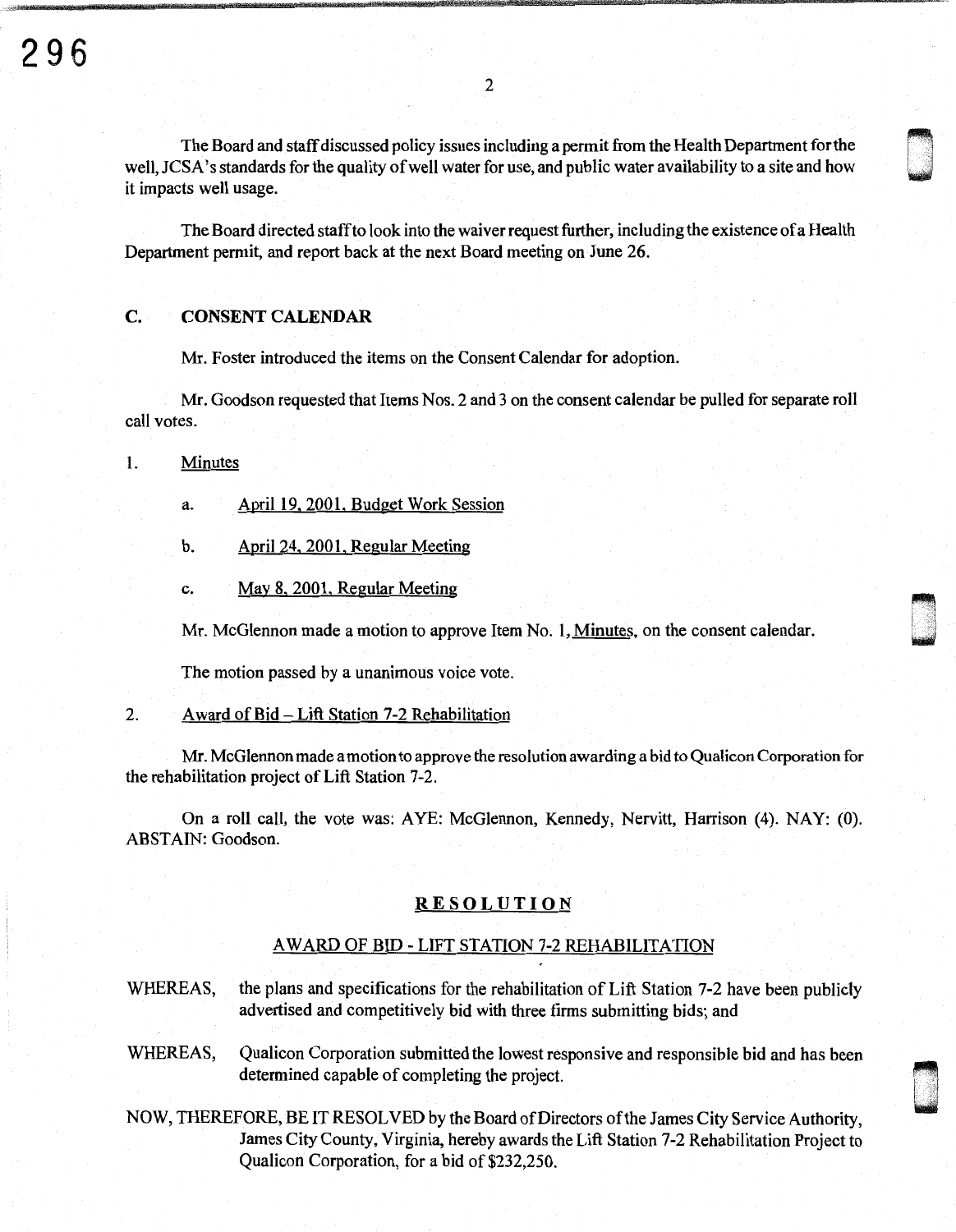#### 3. Award of Bid-Rochambeau Drive and Brick Bat Road Water Main Extensions

Mr. McGlennon made a motion to approve the resolution awarding a bid to Jack L. Massie Contractors for the Rochambeau Drive and Brick Bat Road Water Main Extension projects.

3

On a roll call, the vote was: AYE: McGlennon, Kennedy, Nervitt, Harrison (4). NAY: (0). ABSTAIN: Goodson.

## RESOLUTION

### A WARD OF BID - ROCHAMBEAU DRIVE AND BRICK BAT ROAD WATER MAIN

#### **EXTENSIONS**

- WHEREAS, the plans and specifications for the Rochambeau Drive and Brick BatRoad Water Main Extensions have been publicly advertised and competitively bid with seven firms submitting bids; and
- WHEREAS, Jack L. Massie Contractors, submitted the lowest responsive bid and has been determined capable of completing the project.
- NOW, THEREFORE, BE IT RESOLVED by the Board of Directors of the James City Service Authority, James City County, Virginia, hereby awards the Rochambeau Drive and Brick Bat Road Water Main Extension Projects to Jack L. Massie in the amount of \$158,981.35.

# **D. BOARD** REQUESTS AND DIRECTIVES

Mr. Nervitt directed staff to let all citizens know that the Rochambeau Drive and Brick Bat Road Water Main Extension projects are to improve the water system reliability and fire protection, not for the expansion of the Primary Service Area.

Mr. Kennedy requested an update on the water usage numbers.

Mr. Foster stated that the average water usage levels have been in the 4-to 5-million gallons per day in May. This week the average water usage level dropped to the lower 4-million gallons per day.

Mr. Foster stated that the project to bring significant new water to Toano will be completed at the end of the week and the other sources of new water projects will be completed in June.

Mr. Harrison made a motion to adjourn.

The motion passed by a unanimous voice vote.

The Board adjourned at 8:21 p.m.

Eaubrabildeume

052201.bd Secretary to the Board